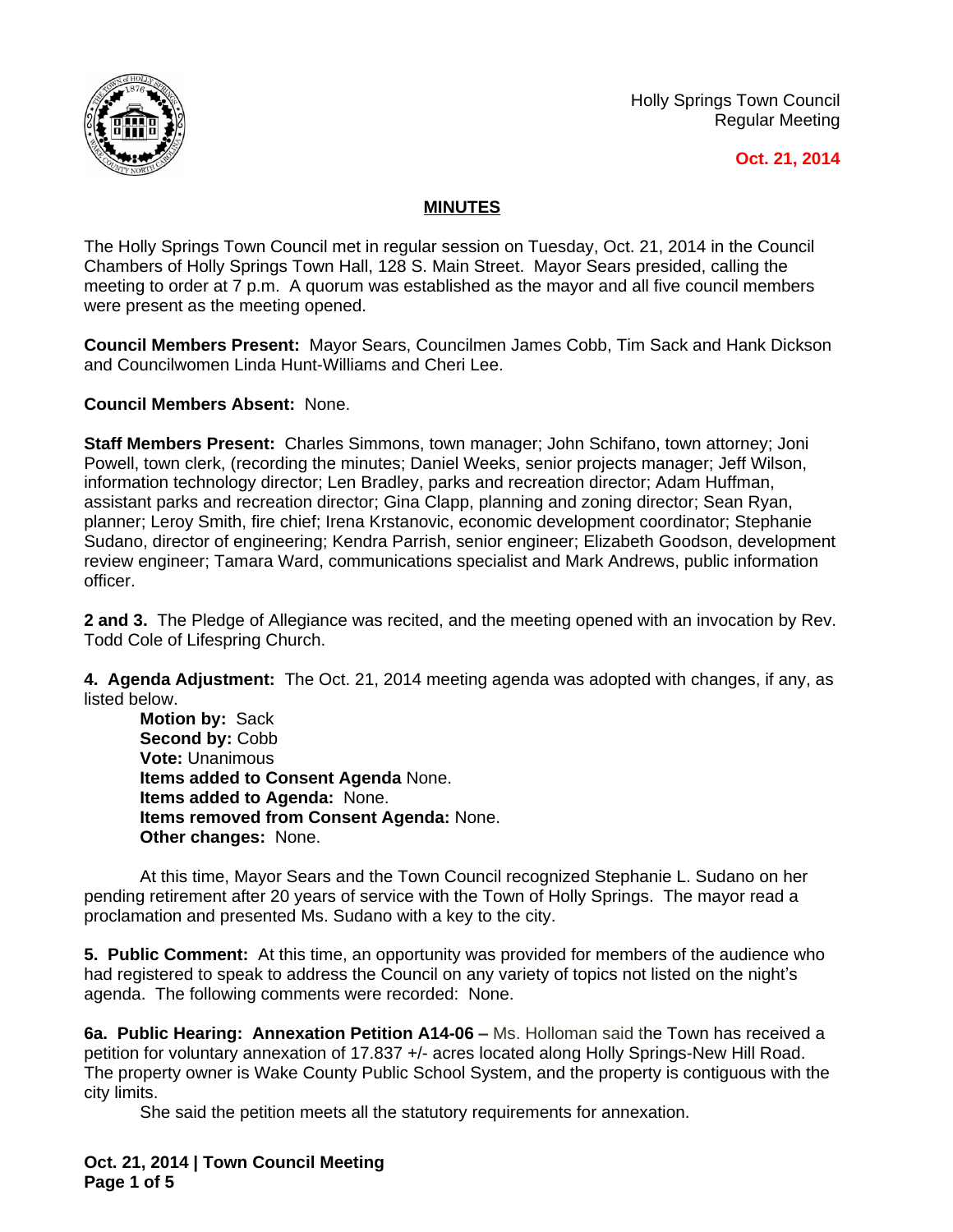With that explanation completed, Mayor Sears opened the public hearing. The following input was recorded:

There being no comments, the public hearing was closed.

**Action:** The Council approved a motion to adopt Annexation Ordinance A14-06 annexing 17.837 -/+ acres owned by Wake County Public School System, and more particularly described as Wake County Pin's: 0639.95-5904; 0639.96-6073; 0639.95-8539; and 0639.95-8820, into the corporate limits of the Town of Holly Springs.

**Motion by**: Sack **Second by**: Cobb **Vote:** Unanimous. *A copy of Annexation Ordinance A14-06 is attached to these minutes.*

**6b. Public Hearing: Rezoning Petition 14-REZ-11 –** Mr. Ryan said the Town has received a request for a zone map change for properties located along Bibleway, directly adjacent to the recently-approved Wescott Way subdivision. The parcels are vacant and total approximately 8.43 acres. The applicant is requesting to rezone the properties from R-10 CU: Residential Conditional Use to R-10: Residential to remove all the conditions approved as part of the previous conditional use rezoning.

He said the current conditions are:

- 1) Minimum required square footage of dwelling to be 3,000 sf.
- 2) Dwellings to have brick or stone front façade.
- 3) Vinyl siding will not be permitted.
- 4) Lots are to be left as wooded as possible, minimal clearing is required.
- 5) No driveway on Optimist Farm Road.

He said the proposed changes are to remove all conditions.

Mr. Ryan said the zoning conditions are offered by the property owner to be placed on the property and are not required by the Town. In order to change or remove conditions offered and approved as part of a rezoning, a new application for rezoning must be submitted and approved.

With that explanation completed, Mayor Sears opened the public hearing. The following input was recorded: None.

There being no comments, the public hearing was closed.

Councilman Dickson commented that the conditions requested in the original petition seemed to be more strict than removing them and would not be in favor of a change.

**Action #1:** The Council approved a motion to accept the following statements as being true: *"The requested zone map change from R-10 CU: Residential Conditional Use to R-10: Residential is consistent with the Vision Holly Springs Comprehensive Plan since the Future Land Use Plan Map indicates this property as residential and not located within a high-density growth node. The R-10 Residential District will allow this designation to be carried out by being an appropriate density for this area."*

**Motion by**: Sack **Second by**: Cobb **Vote:** Unanimous.

**Action #2:** The Council approved a motion to adopt ordinance 14-REZ-11 to approve and enact Zone Map Change Petition #14-REZ-11 to change the zoning of 8.43 acres of Wake County PINs # 0669369319, 0669369255, 0669369178 & 0669453807 from R-10 CU: Residential Conditional Use to R-10: Residential as submitted by Baker and Company.

**Motion by**: Cobb

**Second by**: Williams

**Vote: The motion carried following a** 4-1 vote. Councilmen Cobb and Sack and Councilwomen Lee and Williams voted for the motion. Councilman Dickson voted against. *A copy of Zoning Ordinance 14-REZ-11 is attached to these minutes.*

**Oct. 21, 2014 | Town Council Meeting Page 2 of 5**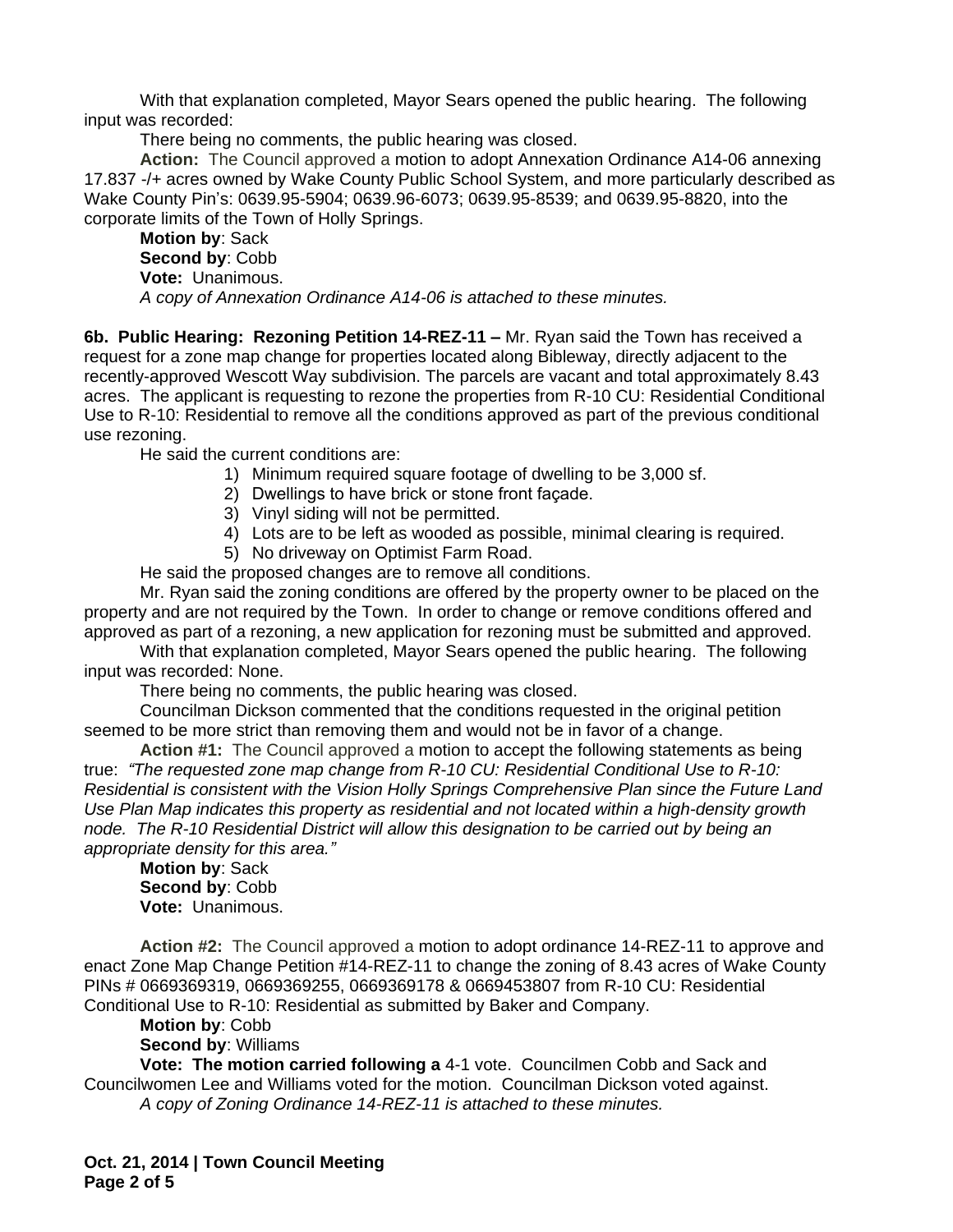**6c. Public Hearing: Special Exception Use Petition 14-SEU-07 -** Mr. Ryan said the Town has received a request for a fitness center, which will be operated as CrossFit Zeal, to be located within the existing 171 Tradition Trail industrial warehouse development. The proposed facility, adjacent to the Daniel Dhers Action Sports Complex, will be approximately 5,000 square feet. He said that CrossFit Zeal currently operates at 206 Premier Drive in the Holly Springs Business Park and is moving to a larger location.

With that explanation completed, Mayor Sears opened the public hearing. The following testimony and evidence was offered by those who had been administered the oath by the deputy town clerk: None.

There being no testimony, the public hearing was closed.

**Action #1:** The Council approved a motion to make and accept the findings of fact to be recorded in the minutes for Special Exception Use Petition #14-SEU-07 for CrossFit Zeal to allow for a Fitness Center in the RT: Research & Technology District as submitted by CrossFit Zeal. Special Exception Use Findings of Fact:

*A special exception use may only be granted upon the presentation of sufficient evidence to enable a written determination that:*

- a. The proposed use will not be injurious to the public health, safety, comfort, community moral standards, convenience or general welfare;
- b. The proposed use will not injure or adversely affect the adjacent area;
- c. The proposed use will be consistent with the character of the district, land uses authorized therein, and the Town of Holly Springs Comprehensive Plan;
- d. The proposed use shall conform to all development standards of the applicable district (unless a waiver of such development standards is requested as part of the special exception use petition and approved as set forth above, in which case the proposed use shall conform to the terms and conditions of such waiver).
- e. Access drives or driveways are or will be sufficient in size and properly located to: ensure automotive and pedestrian safety and convenience, traffic flow as set forth in Section 7.09 – Pedestrian Circulation and Vehicular Area Design; and, control and access in case of fire or other emergency;
- f. Off-street parking areas, off-street loading areas, trash enclosures, trash pick-up and removal, and other service areas are located so as to be safe, convenient, allow for access in case of emergency, and to minimize economic, glare, odor, and other impacts on adjoining properties and properties in the general neighborhood;
- g. The lot, building or structure proposed for the use has adequate restroom facilities, cooking facilities, safety equipment (smoke alarms, floatation devices, etc.), or any other service or equipment necessary to provide for the needs of those persons whom may work at, visit or own property nearby to the proposed use;
- h. Utilities, schools, fire, police and other necessary public and private facilities and services will be adequate to handle the needs of the proposed use;
- i. The location and arrangement of the use on the site, screening, buffering, landscaping, and pedestrian ways harmonize with adjoining properties and the general area and minimize adverse impacts; and,
- j. The type, size, and intensity of the proposed use (including but not limited to such considerations as the hours of operation and numbers of people who are likely to utilize or be attracted to the use) will not have significant adverse impacts on adjoining properties or the neighborhood.

**Motion by**: Williams **Second by**: Cobb **Vote:** Unanimous. *A copy of Special Exception Use Petition #14-SEU-07 is attached to these minutes.*

**Action #2:** Having made findings of fact that the project meets the requirements to be granted a Special Exception Use, motion to approve Special Exception Use Petition #14-SEU-07

**Oct. 21, 2014 | Town Council Meeting Page 3 of 5**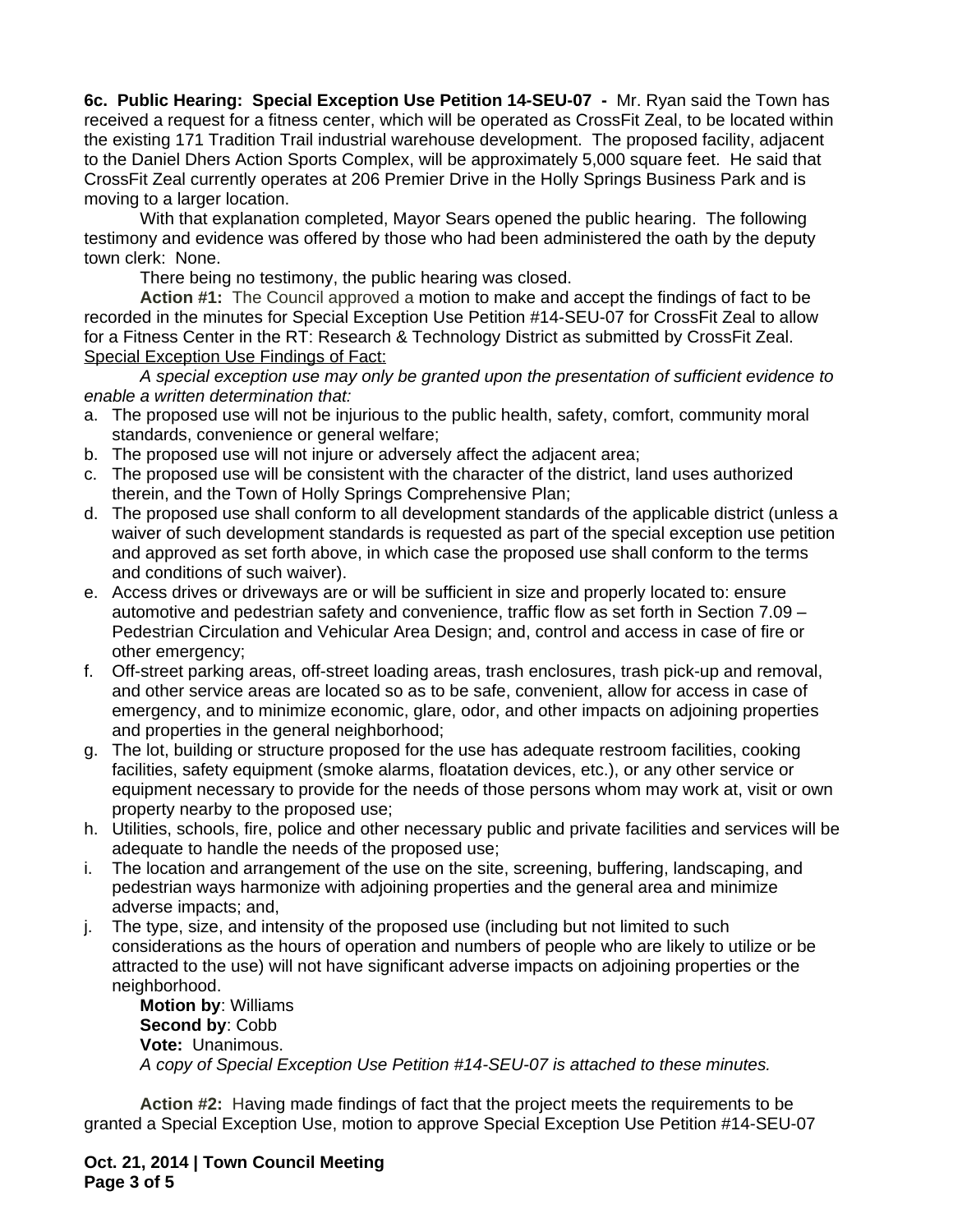for CrossFit Zeal to allow for a Fitness Center in the RT: Research & Technology District as submitted by CrossFit Zeal, dated 8/15/2014 with the following (2) condition(s):

- 1. Business operations must adhere to the evidence submitted by the applicant as stated in the findings of fact submitted in conjunction with 14-SEU-07.
- 2. Upon determination by the Director of Planning & Zoning that additional parking is needed, the additional 17 parking spaces located in the reserved land banked parking area approved in conjunction with Development Plan #09-DP-03-A02 for Holland Industrial Park Lot 2, shall be constructed within 60 days of notification. **Motion by**: Cobb **Second by**: Dickson **Vote:** Unanimous.

**6d. Public Hearing: UDO Text Amendment 14-UDO-02 -** Ms. Clapp said staff is requesting to modify the dates that the Board of Adjustment and Planning Board are appointed for their terms of service. Currently the three-year terms for these boards are Jan. 1 to Dec. 31.

She said the busy holiday season and the fact that the Wake County Board of Commissioners does not have a second meeting in December brings about a situation in which we are not being notified until the week of a BOA meeting whether the extraterritorial jurisdiction member appointments have been made. Staff is requesting to change the terms to March 1 to the last day of February so that appointments can be made at the second Town Council meeting of January, which will provide adequate time for the Wake County Board of Commissioners to affirm the appointments of the ETJ members and to provide for more adequate and individual training for each board instead of a single training session that we have been completing.

She said this ordinance also will extend the terms of the existing in-town members to the last day of February for their expiration year and is requesting that Wake County also extend the terms for the ETJ members the same.

**Action #1:** The Council approved a motion to accept the following statements as being true: *"The requested UDO Text Amendment is consistent with the Vision Holly Springs Comprehensive Plan. The proposed UDO Amendment provides the tools necessary for staff and the development community to implement the goals and objectives stated in the Plan."*

**Motion by**: Williams **Second by**: Sack **Vote:** Unanimous.

**Action #2:** The Council approved a motion to adopt Ordinance #14-08 to approve and enact UDO Text Amendment #14-UDO-02 to modify the text of the Unified Development Ordinance as submitted by Town of Holly Springs.

**Motion by**: Lee **Second by**: Cobb **Vote:** Unanimous. *A copy of Ordinance 14-08 is attached to these minutes.*

**7. Consent Agenda:** The Council approved a motion to approve all items on the Consent Agenda. The motion carried following a motion by Councilman Sack, a second by Councilman Cobb and a unanimous vote. The following actions were affected:

7a. Minutes – The Council approved minutes of the Council's meeting held Oct. 7, 2014.

7b. Mobile Doc, LLC Contract – The Council approved to enter a contract in an amount not to exceed \$15,000 with Mobile Doc, LLC, for health screening and physical exam services for the fire department.

7c. North Main Athletic Complex Project -- The Council approved an amendment to a Withers and Ravel contract for extra surveying and engineering work in the North Main Athletic Complex project. *A copy of the budget amendment is attached to these minutes.*

**Oct. 21, 2014 | Town Council Meeting Page 4 of 5**